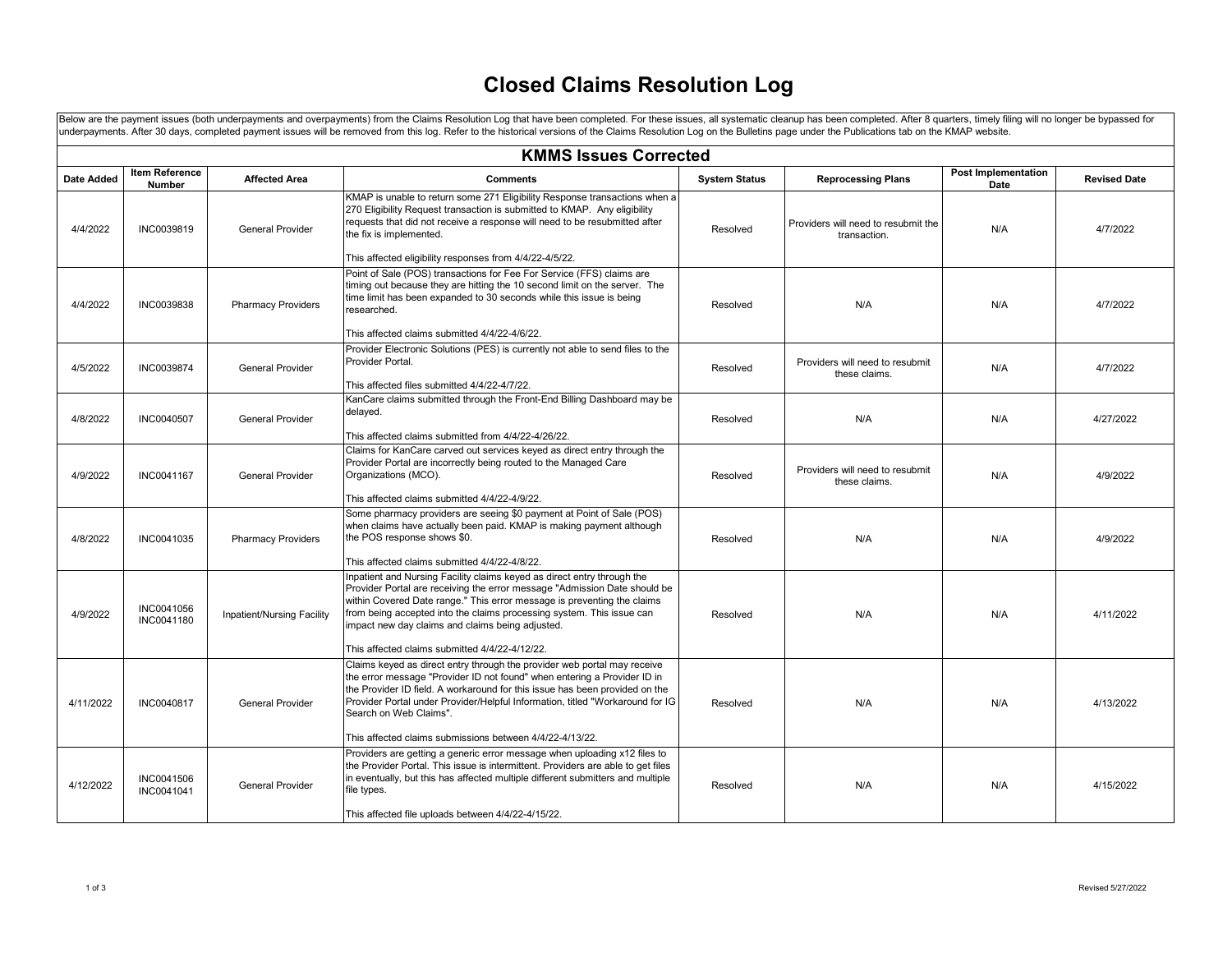## **KMMS Issues Corrected continued**

| <b>Date Added</b> | <b>Item Reference</b><br><b>Number</b> | <b>Affected Area</b>                    | <b>Comments</b>                                                                                                                                                                                                                                                                                                                                                                                                                            | <b>System Status</b>                                  | <b>Reprocessing Plans</b>                        | <b>Post Implementation</b><br>Date | <b>Revised Date</b> |
|-------------------|----------------------------------------|-----------------------------------------|--------------------------------------------------------------------------------------------------------------------------------------------------------------------------------------------------------------------------------------------------------------------------------------------------------------------------------------------------------------------------------------------------------------------------------------------|-------------------------------------------------------|--------------------------------------------------|------------------------------------|---------------------|
| 4/13/2022         | INC0040456                             | General Provider                        | Eligibility Reports printed from the Provider Portal are not legible. A<br>workaround has been posted in Bulletin 22066.<br>This affected eligibility requests between 4/4/22-4/14/22.                                                                                                                                                                                                                                                     | Resolved                                              | N/A                                              | N/A                                | 4/15/2022           |
| 4/13/2022         | INC0041450                             | <b>General Provider</b>                 | Delegates for Provider Portal accounts are showing as terminated when<br>delegates were previously active.<br>This affected accounts between 4/4/22-4/13/22.                                                                                                                                                                                                                                                                               | Resolved                                              | N/A                                              | N/A                                | 4/13/2022           |
| 4/14/2022         | INC0040330                             | <b>General Provider</b>                 | The Provider Portal Profession Claim Form only allowing 5 detail lines.<br>Detail line maximums for Professional, Institutional, and Dental claim forms<br>have been updated to HIPAA x12 Implementation Guide standards.<br>This impacted the web submissions between 4/4/22-4/8/22.                                                                                                                                                      | Resolved                                              | N/A                                              | N/A                                | 4/14/2022           |
| 4/14/2022         | INC0040330                             | <b>General Provider</b>                 | Member name search in the Provider Portal is not able to search names<br>with a hyphen, names with spaces, or names with a suffix.<br>This affected eligibility verification searches between 4/4/22-4/8/22.                                                                                                                                                                                                                               | Resolved                                              | N/A                                              | N/A                                | 4/14/2022           |
| 4/14/2022         | INC0041504                             | General Provider                        | Some claims submitted through Electronic Visit Verification<br>(EVV)/AuthentiCare are delayed in processing due to issues with routing to<br>the Managed Care Organizations (MCOs).<br>This affected claims submitted between 4/4/22-4/20/22.                                                                                                                                                                                              | Resolved                                              | N/A                                              | N/A                                | 4/22/2022           |
| 4/15/2022         | INC0041836                             | <b>General Provider</b>                 | Providers requesting member eligibility through EDI Trading Partners real-<br>time services are receiving an error instead of the eligibility information.<br>This impacted eligibility requests between 4/4/22-4/19/22.                                                                                                                                                                                                                   | Resolved                                              | N/A                                              | N/A                                | 4/21/2022           |
|                   |                                        |                                         | <b>Underpayment System Corrected/Updated</b>                                                                                                                                                                                                                                                                                                                                                                                               |                                                       |                                                  |                                    |                     |
| <b>Date Added</b> | <b>Item Reference</b><br>Number        | <b>Affected Area</b>                    | <b>Comments</b>                                                                                                                                                                                                                                                                                                                                                                                                                            | <b>System Status</b>                                  | <b>Reprocessing Plans</b>                        | <b>Post Implementation</b><br>Date | <b>Revised Date</b> |
| 1/31/2020         | 20264                                  | <b>General Provider</b>                 | Claims may have denied for Edits 582 (NPI BILLING PROVIDER ID<br>INVALID/INELIGIBLE ON DOS) and 583 (NPI BILLING PROVIDER ID<br>INVALID/INELIGIBLE ON DOS) due to incorrect NPI effective dates being<br>applied to the provider's NPI enrollment.                                                                                                                                                                                         | Prod Implementation<br>but Post Imp indicator<br>is N | Pending                                          | Pending                            | 1/31/2020           |
| 1/31/2021         | 21244                                  | Professional/ Professional<br>Crossover | Copays may have applied incorrectly to claims with a Place of Service when<br>all other copay criteria was submitted on the claim. Claims within the prior 8<br>quarters will be adjusted. Claims beyond 8 quarters will need to be adjusted<br>by providers.                                                                                                                                                                              | Post Implementation                                   | Ongoing                                          | 2/17/2022                          | 1/31/2022           |
| 2/28/2022         | 22128                                  | Outpatient/ Outpatient<br>Crossover     | Claims may be reprocessed due to FDA coverage guidance for HCPCS<br>J0248 being expanded to cover ages 0-999.                                                                                                                                                                                                                                                                                                                              | Sign-Off - KDHE-<br><b>DHCF Approved</b>              | Complete                                         | 3/2/2022                           | 2/28/2022           |
| 2/28/2022         | 22129                                  | Outpatient/ Outpatient<br>Crossover     | Claims with DOS 1/1/2020 or after that denied for Edits 4270 (PROVIDER<br>TYPE AND SPECIALTY IS NOT VALID FOR PRICE) may be reprocessed<br>due to an update to HCPCS code 22856.                                                                                                                                                                                                                                                           | Resolved                                              | Complete                                         | 3/2/2022                           | 2/28/2022           |
| 4/4/2022          | INC0039826                             | <b>General Provider</b>                 | Front End Billing (FEB) claims may be routed to KMAP in error and denied<br>with edit 2025 with EOB 2534 (Denied. These Services Are Covered<br>Through The Beneficiary's KanCare Managed Care Organization (MCO) For<br>The Date(s) Of Service Billed. Paper Claims Submitted To KMAP For<br>Beneficiaries Assigned To One Of The MCOs Must Be Sent Directly To The<br>Appropriate MCO.)<br>This affected claims submitted 4/4/22-4/7/22. | Resolved                                              | Providers will need to resubmit<br>these claims. | N/A                                | 4/4/2022            |